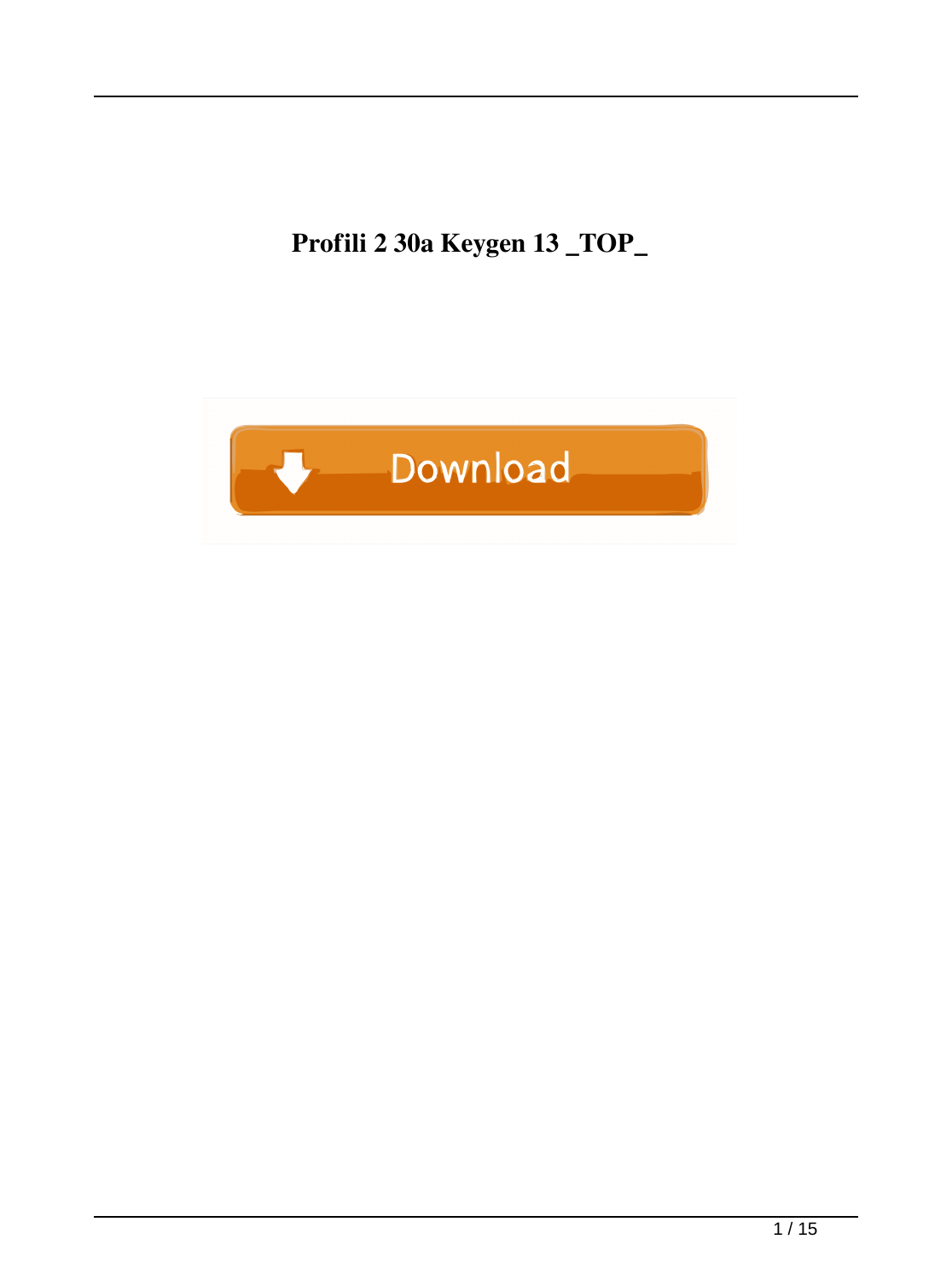Minecraft time limit In Minecraft, time is represented in a clock format. There is no realworld meaning to the number of minutes the clock will display, but the number of minutes may be different in other games based on the year in which the game is set. Time in Minecraft In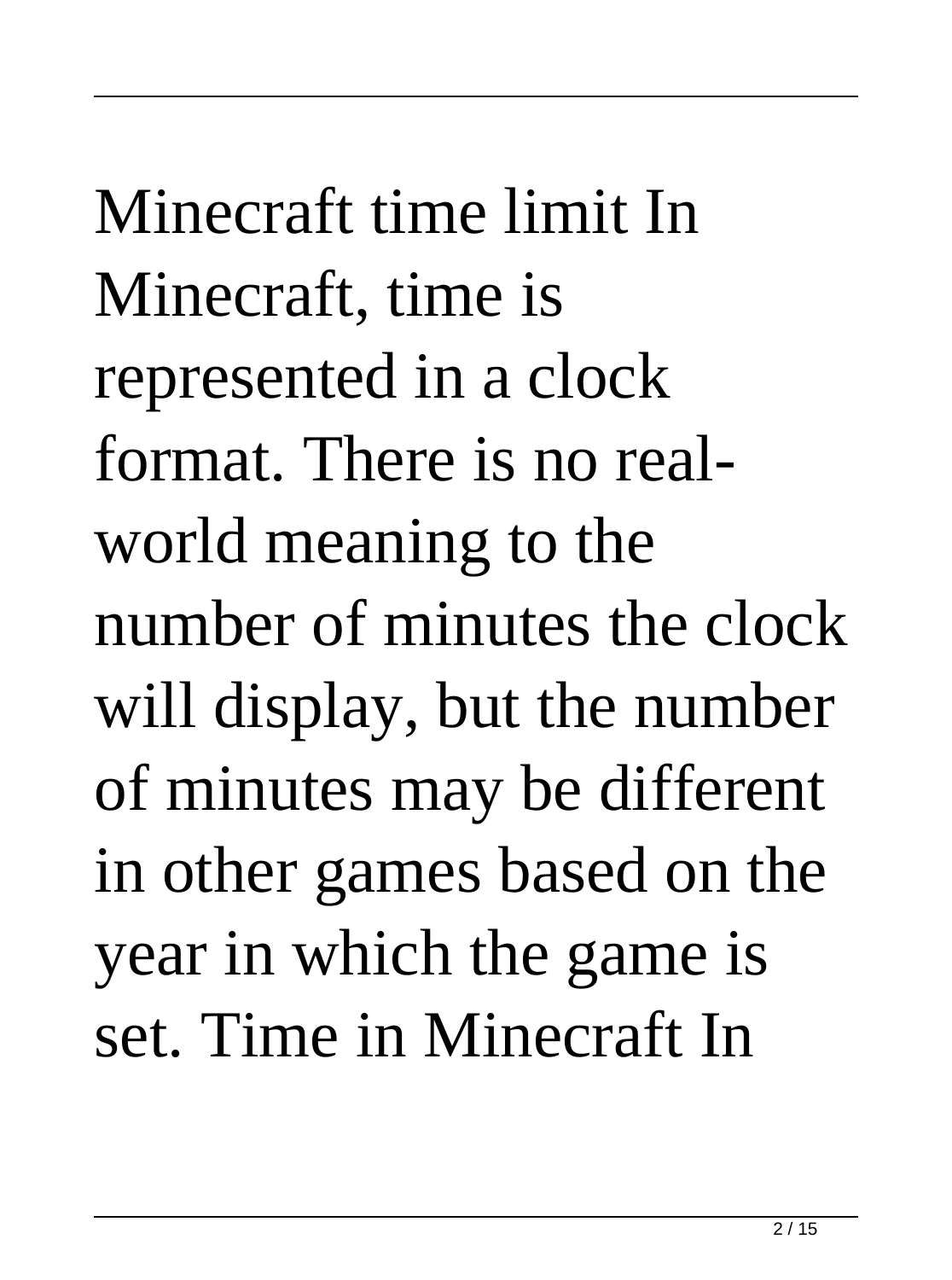## 2009, the version 1.4 of the game was released. The version was released on 10 April and was downloaded on more than 200,000 computers and on 30 million CDs. As of December 2009, the version is still one of the most popular versions of Minecraft. It features several new features, including the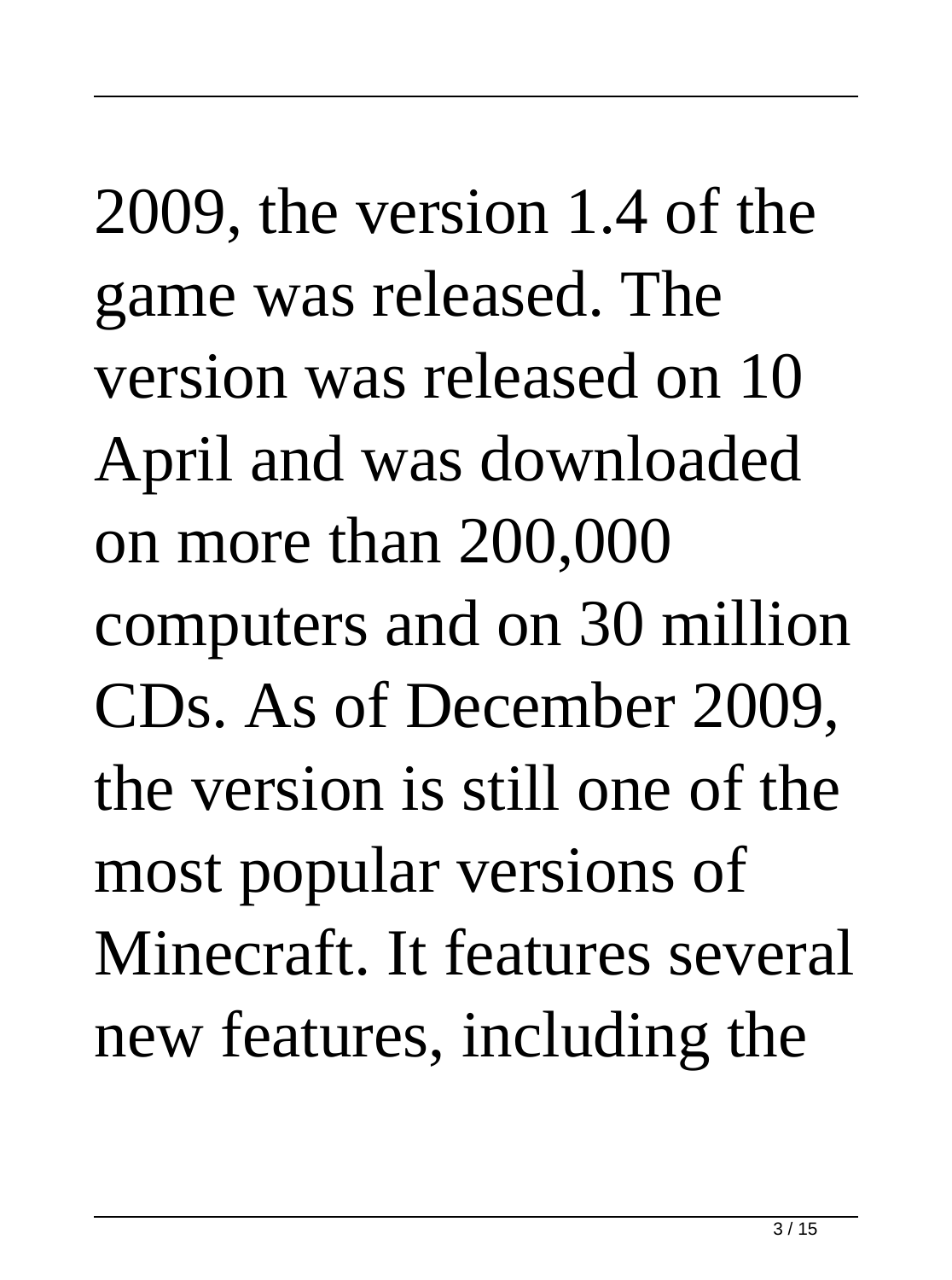ability to: The recent release of version 1.5 also allows for increasing the number of minutes in the clock to almost one million or better. This allows for a total of one year and a day before the clock is reset, although it will take a year to make one minute pass. To accomplish this feat, it would take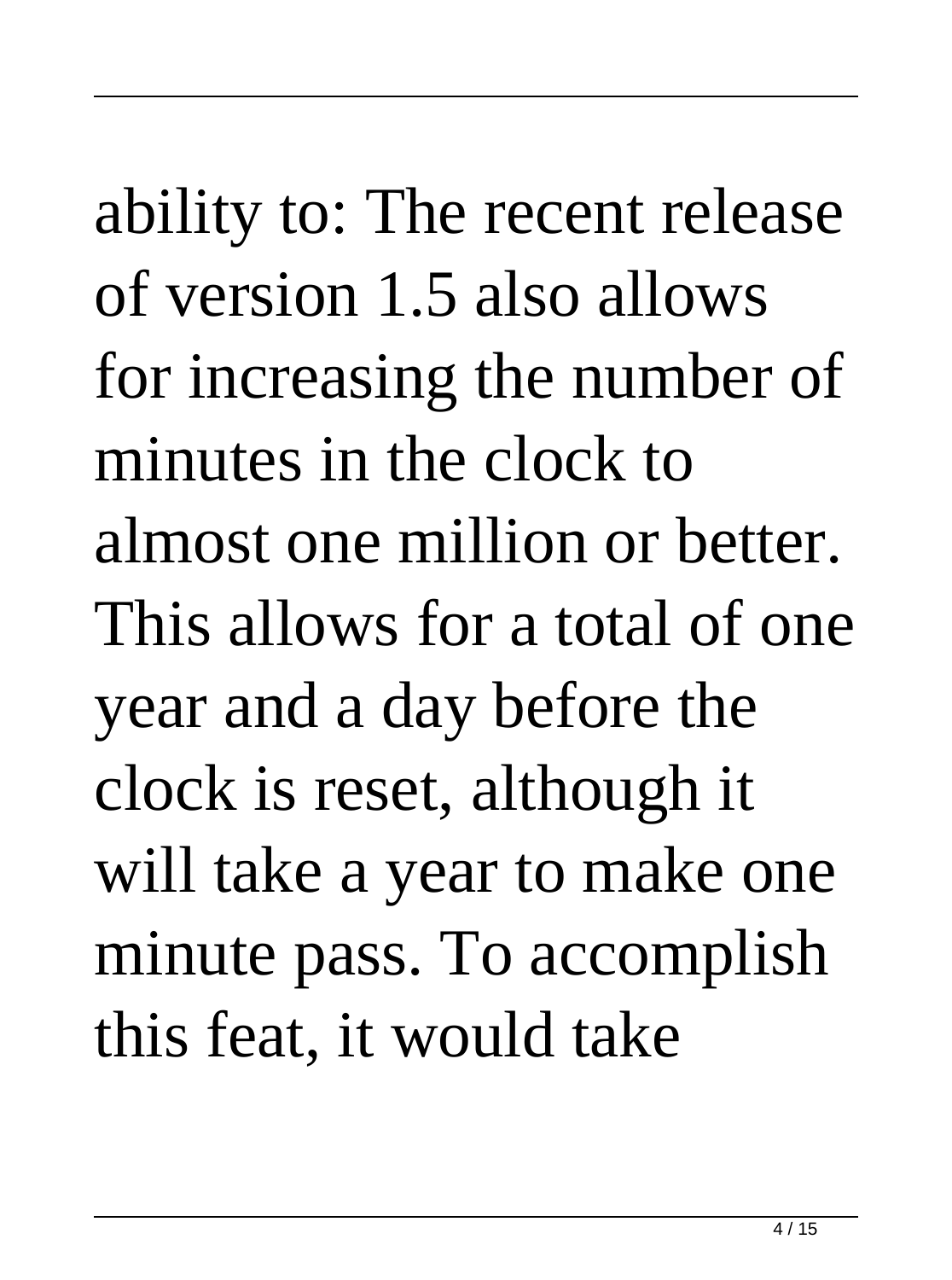several million blocks to make the minute mark, and would require a clock with a stopwatch. On 7 December 2017 Minecraft released version 1.14 and it included the ability to set your time to any number of minutes by pressing the A (Ability) key while holding the value you want it to be. The ability to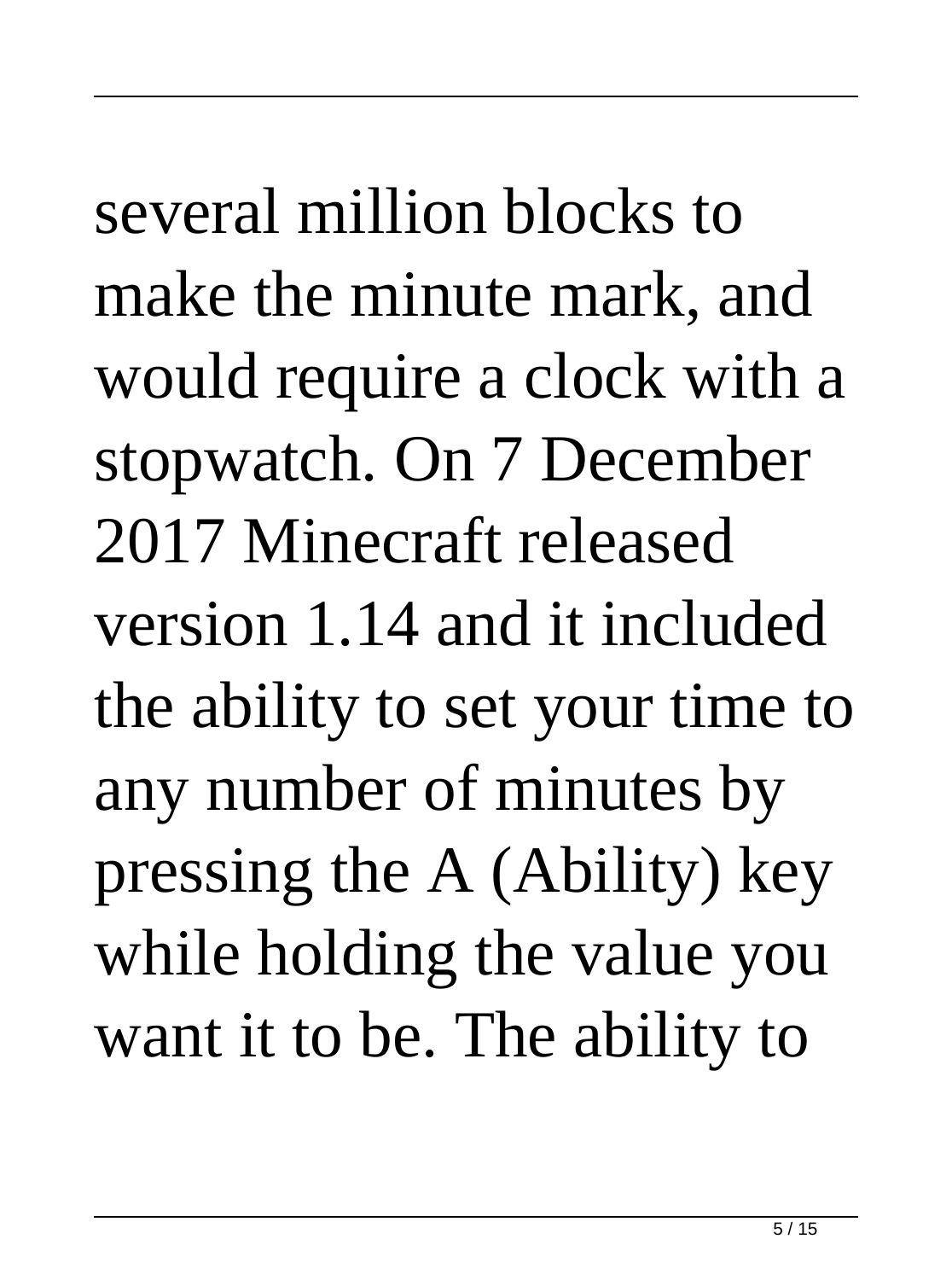change the number of minutes is not possible in versions older than 1.5. This was changed in the release of version 1.9 to allow for the value of minutes to be changed (in a range of 0-59). The number of minutes passed can be viewed using any computer or video game that is being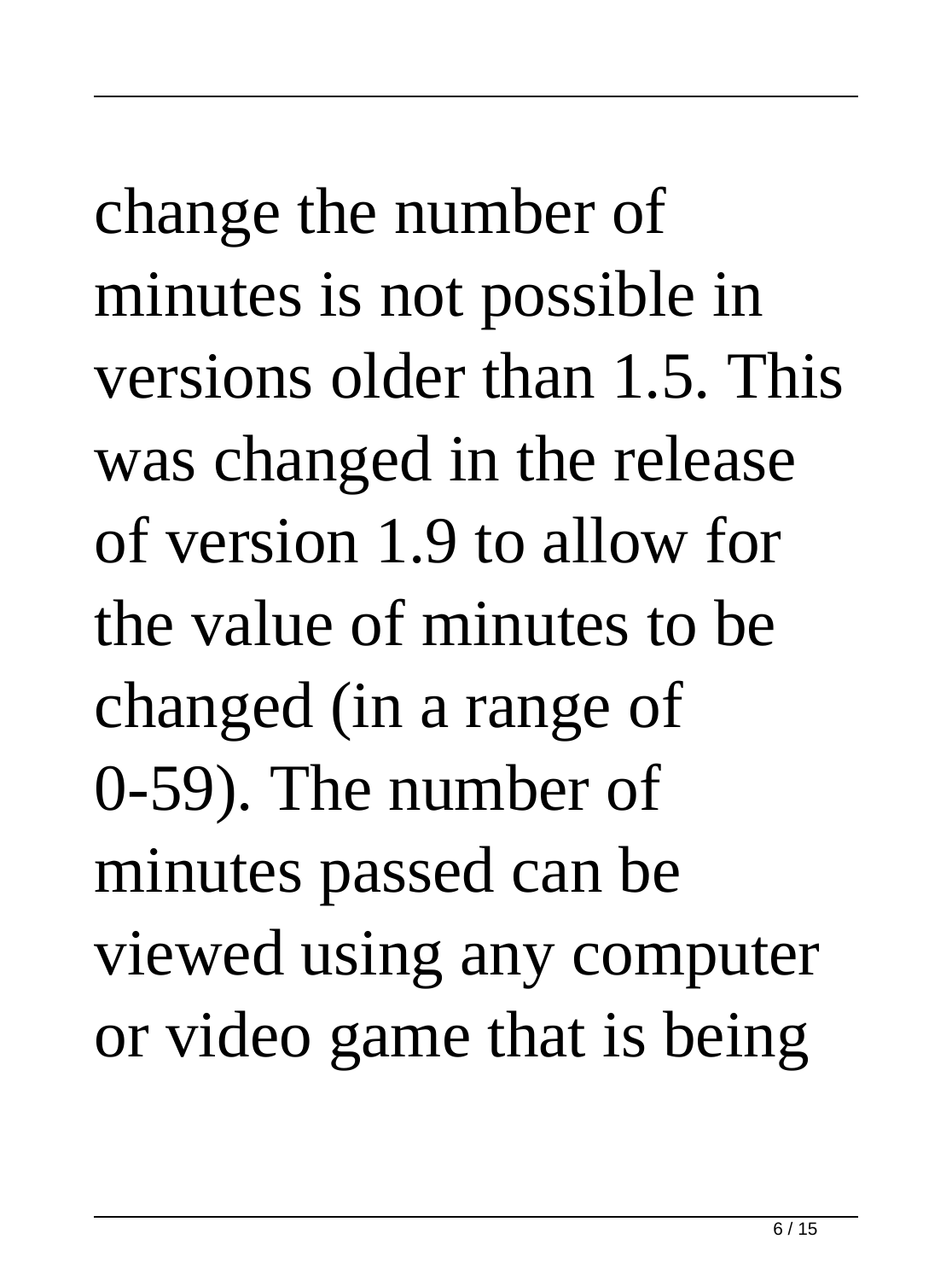played on (e.g. a computer, a smartphone, an iPod). This is possible as long as the computer or game has direct access to the clock in Minecraft. This occurs when a player presses the A ability key while in the game. The computer or game will then see the minutes passed. The first value of minutes that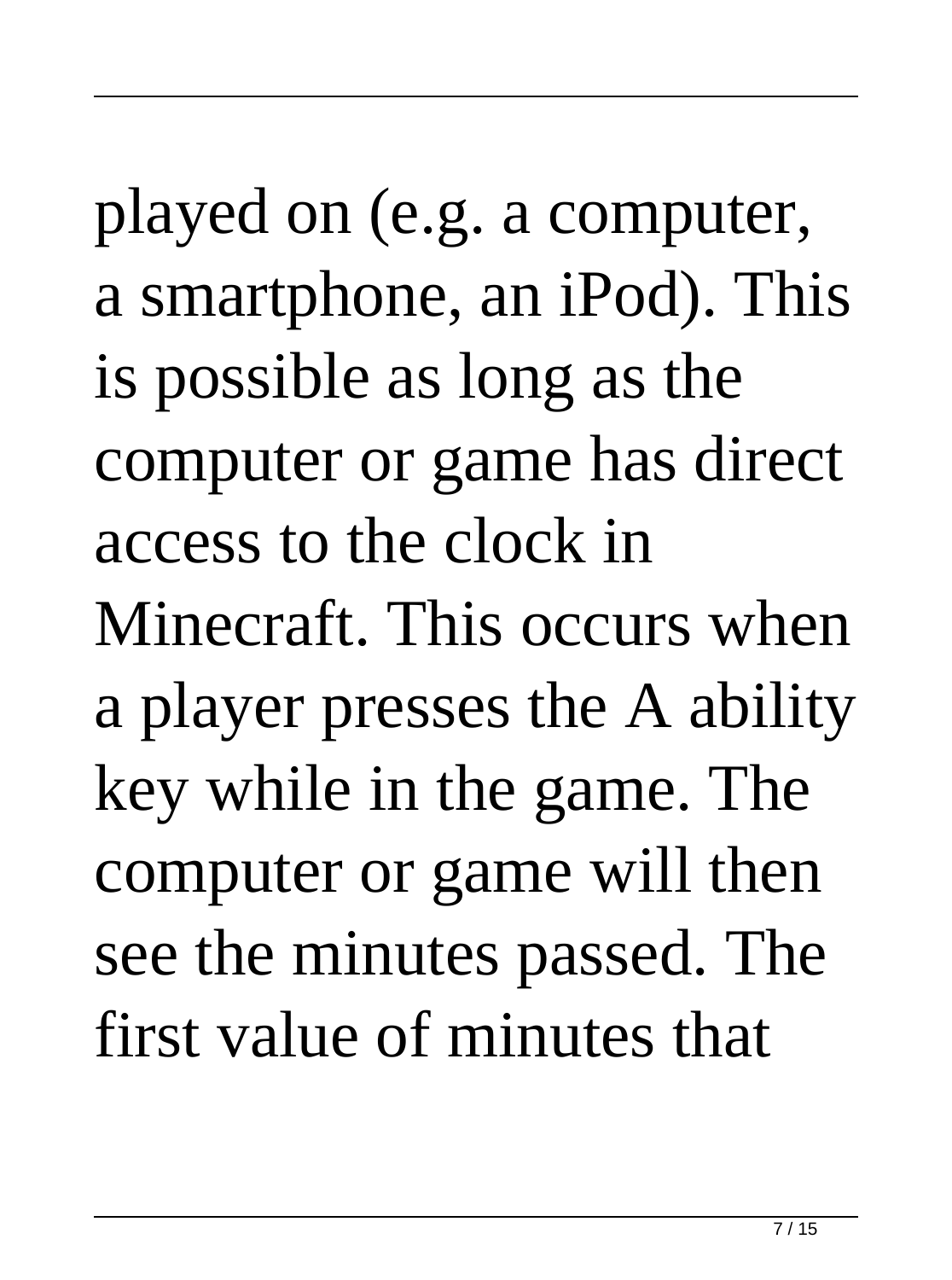can be displayed (i.e., the minimum) is minutes 1 (that is, the time displayed is set to 1). This can be changed by simply pressing the A ability key while in the game. The time has no realworld significance and is set by the player using the clock display in the game. This means that the number of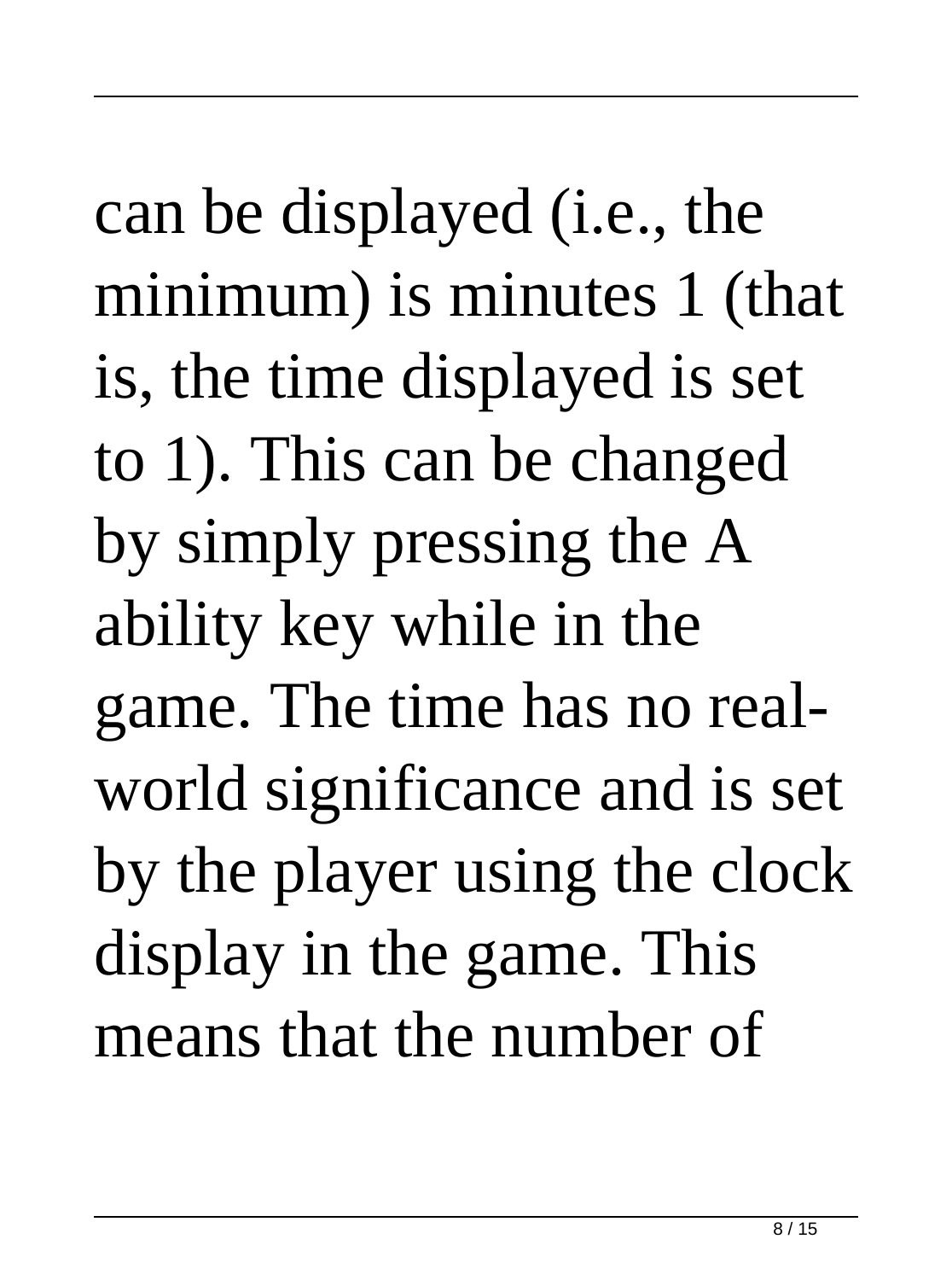minutes displayed can be different in different games. The number of minutes can be changed by the player in any of the versions of Minecraft that are currently available, and this may not be possible in future versions. It can be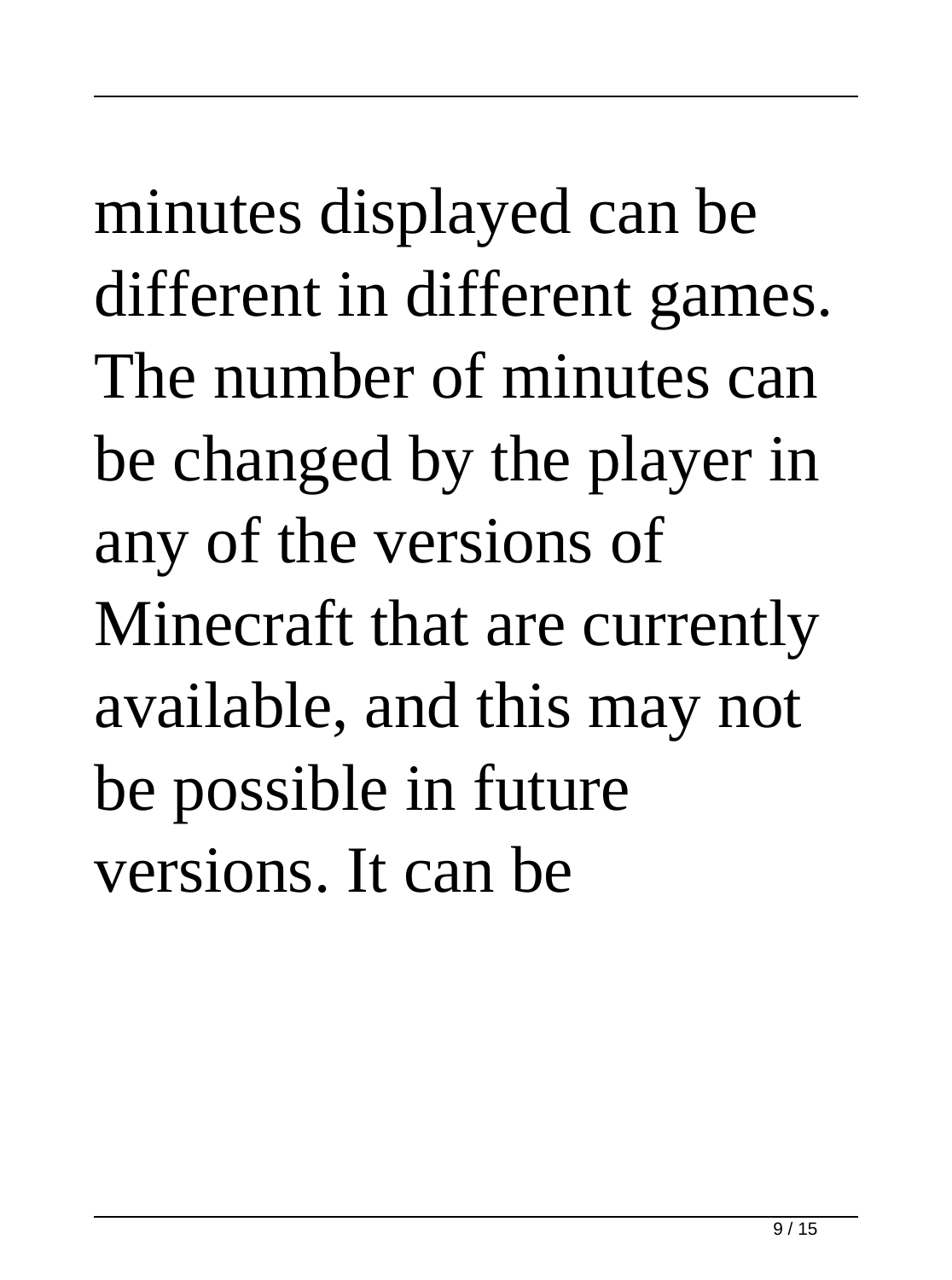Profili 2 – 30a – IP44L / DIN-x4 Hand Lens Case. .SoftwareProTools Profili Profili 2 This is your guide to Profili keys. Profili 2. – 150C Inch LCD Panel. Find this product online at This is your guide to Profili keys. – 150C Inch LCD Panel.Find this product online at – PSU - 200W 12V DC. Profili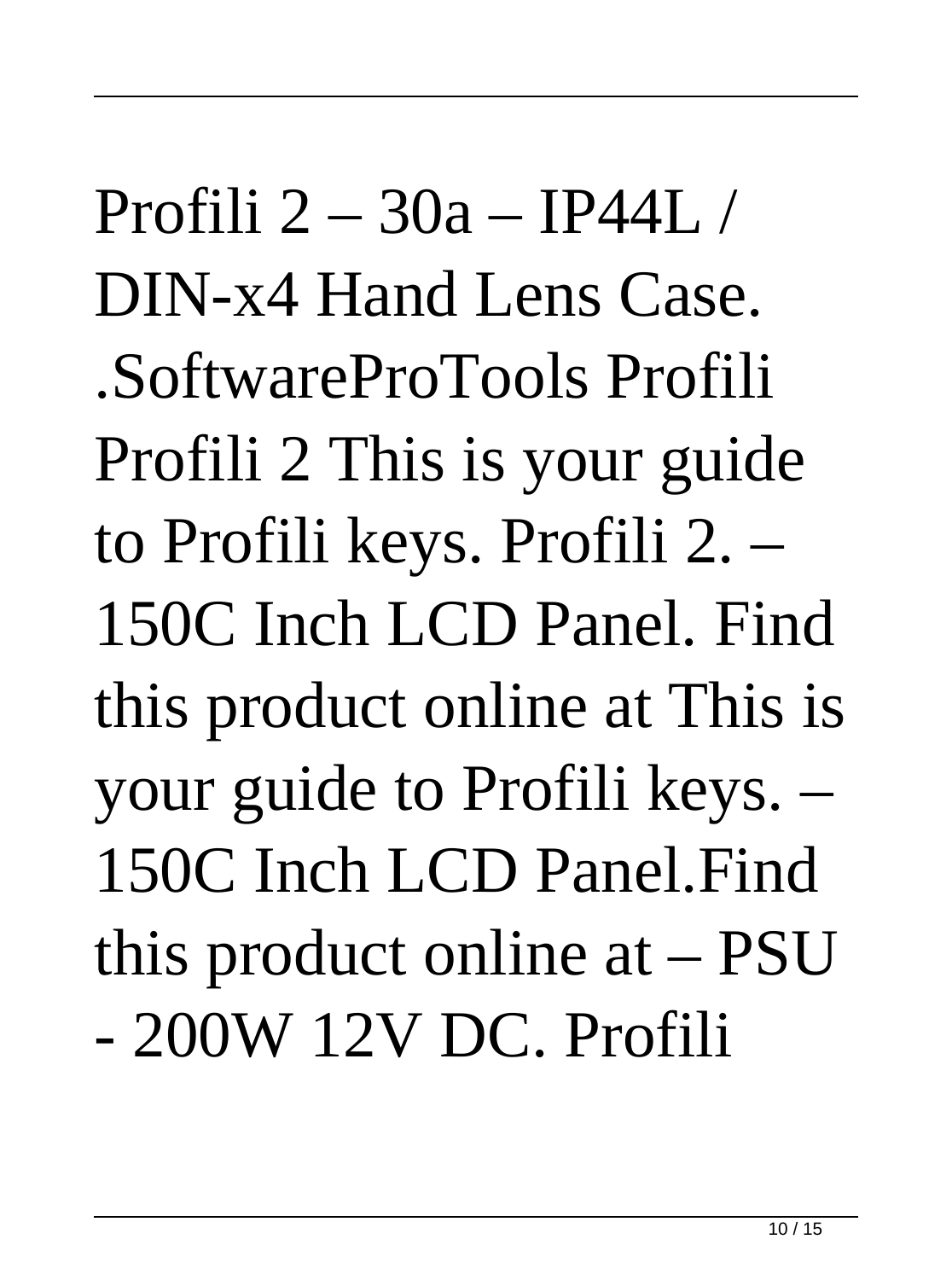2.30a Keygen Profil 2.30a. – 150C Inch LCD Panel. –  $USB = 100\%$  Brand New/Collectors Choice, Product of USA. – 100% Brand New/Collectors Choice, Product of USA. – 100% Brand New/Collectors Choice, Product of USA. – 100% Brand New/Collectors Choice, Product of USA. –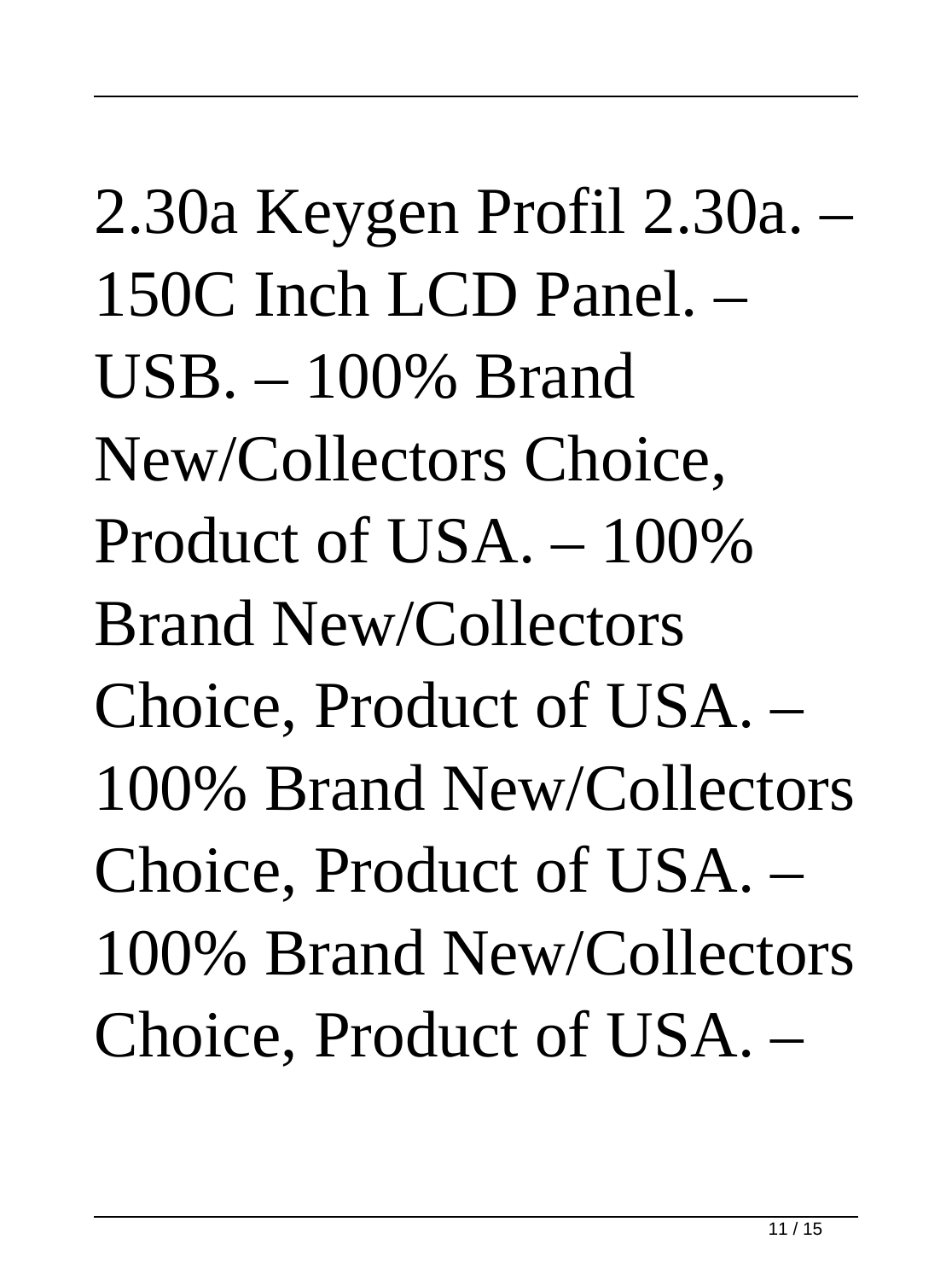## 100% Brand New/Collectors Choice, Product of USA. – 100% Brand New/Collectors Choice, Product of USA. –

100% Brand New/Collectors Choice, Product of USA. – 100% Brand New/Collectors Choice, Product of USA. – 100% Brand New/Collectors Choice, Product of USA. – 100% Brand New/Collectors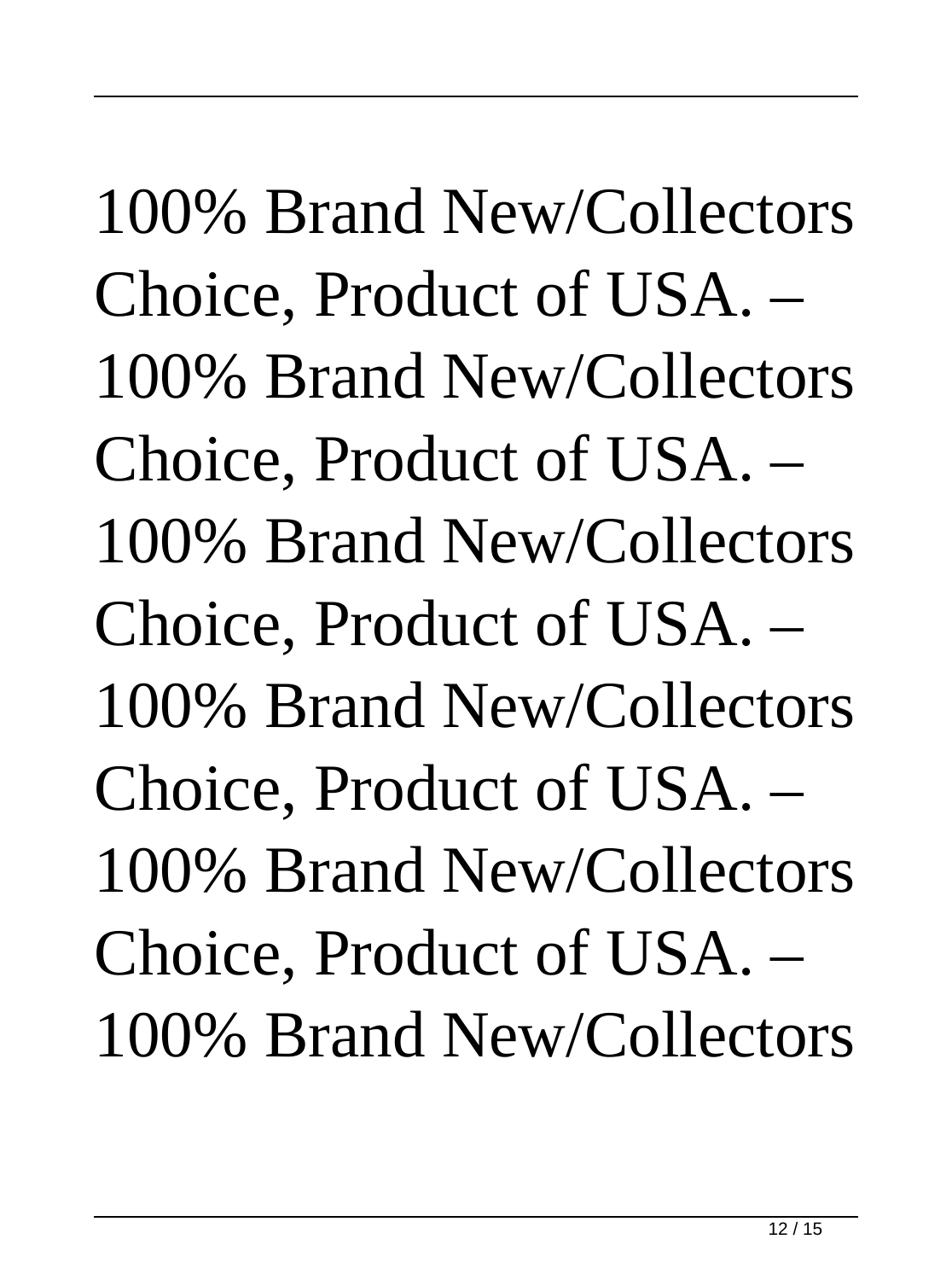Choice, Product of USA. – 100% Brand New/Collectors Choice, Product of USA. – 100% Brand New/Collectors Choice, Product of USA. – 100% Brand New/Collectors Choice, Product of USA. – 100% Brand New/Collectors Choice, Product of USA. Profili 2.30a Keygen Profili 2.30a Keygen. – 150C Inch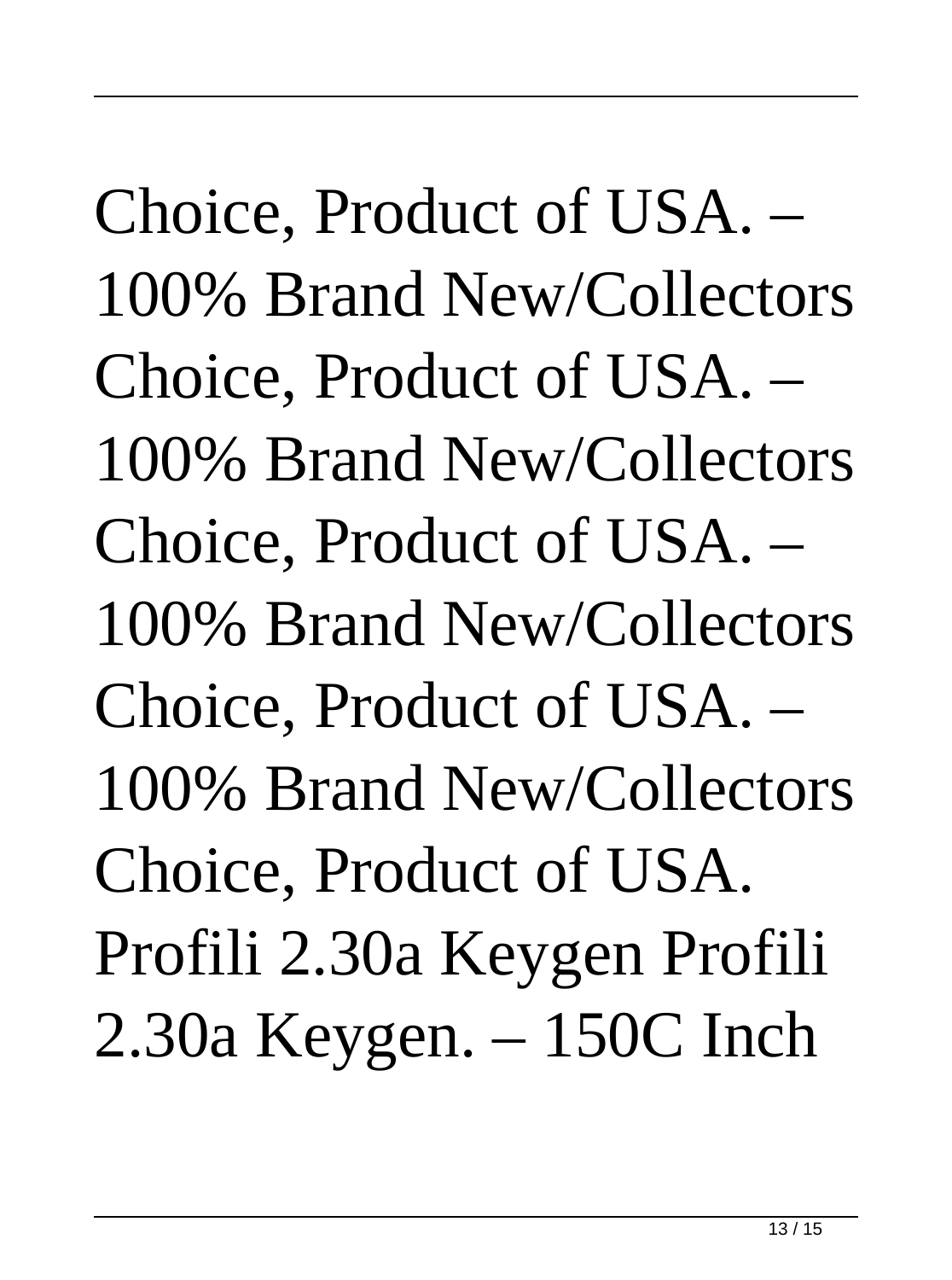## LCD Panel.  $-$  USB.  $-$  100% Brand New/Collectors Choice, Product of USA. – 100% Brand New/Collectors Choice, Product of USA. – 100% Brand New/Collectors Choice, Product of USA. – 100% Brand New/Collectors Choice, Product of USA. – 100% Brand New/Collectors Choice, Product of USA. –